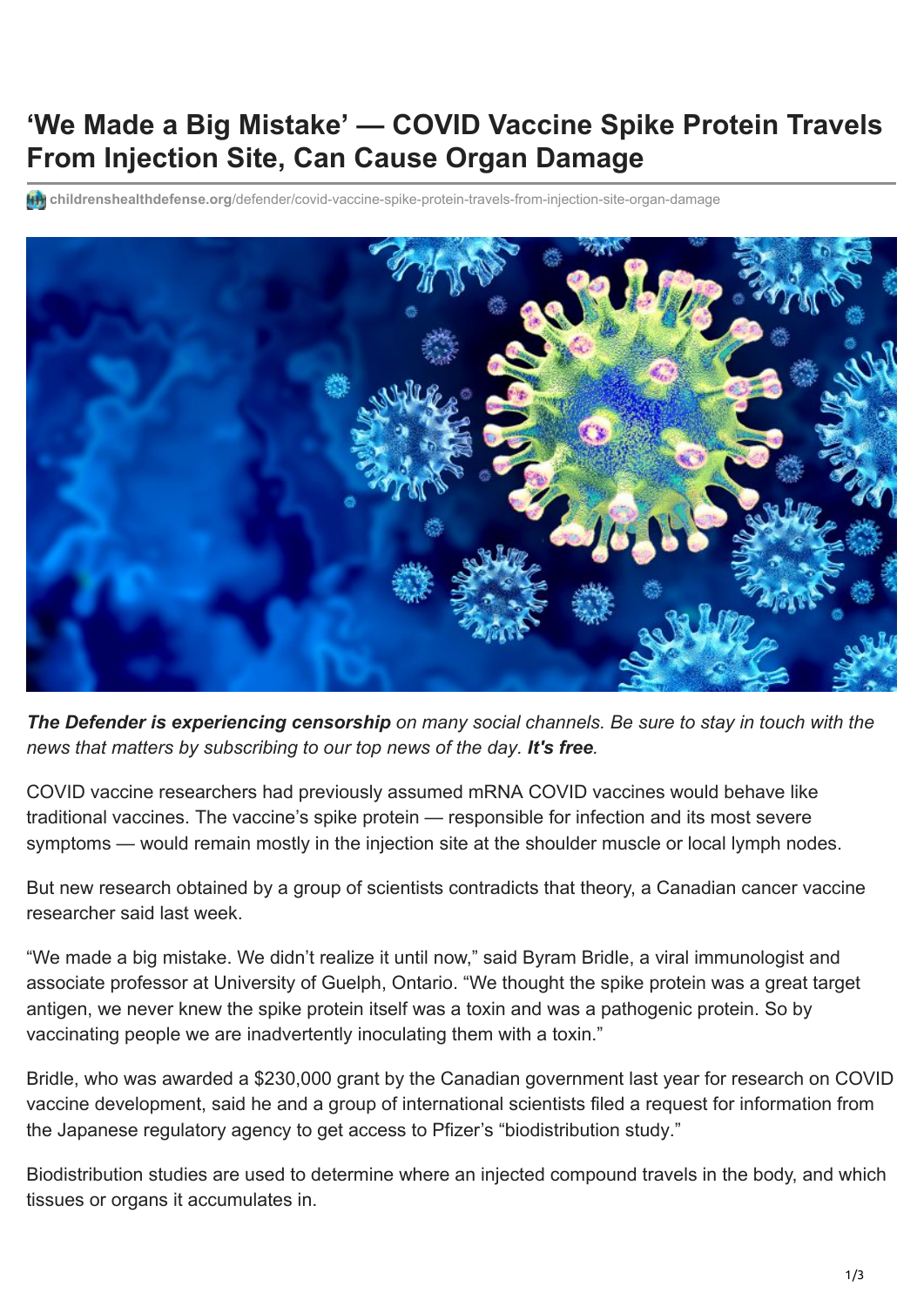"It's the first time ever scientists have been privy to seeing where these [messenger RNA](https://childrenshealthdefense.org/news/editorial/an-mrna-vaccine-against-sars-cov-2-preliminary-report-a-researcher-reacts/) [mRNA] vaccines go after vaccination," Bridle said in an [interview](https://omny.fm/shows/on-point-with-alex-pierson/new-peer-reviewed-study-on-covid-19-vaccines-sugge) with Alex Pierson where he first disclosed the data. "Is it a safe assumption that it stays in the shoulder muscle? The short answer is: absolutely not. It's very disconcerting."

The Sars-CoV-2 has a spike protein on its surface. That spike protein is what allows it to infect our bodies, Bridle explained. "That is why we have been using the spike protein in our vaccines," Bridle said. "The vaccines we're using get the cells in our bodies to manufacture that protein. If we can mount an immune response against that protein, in theory we could prevent this virus from infecting the body. That is the theory behind the vaccine."

"However, when studying the severe COVID-19, […] [heart problems,](https://childrenshealthdefense.org/defender/pfizer-vaccine-linked-heart-inflammation/) lots of problems with the cardiovascular system, [bleeding and clotting,](https://childrenshealthdefense.org/defender/pfizer-moderna-vaccines-blood-clots/) are all associated with COVID-19," he added. "In doing that research, what has been discovered by the scientific community, the spike protein on its own is almost entirely responsible for the damage to the cardiovascular system, if it gets into circulation."

When the purified spike protein is injected into the blood of research animals, they experience damage to the cardiovascular system and the protein can cross the blood-brain barrier and cause damage to the brain, [Bridle explained.](https://omny.fm/shows/on-point-with-alex-pierson/new-peer-reviewed-study-on-covid-19-vaccines-sugge)

The [biodistribution study](https://www.docdroid.net/xq0Z8B0/pfizer-report-japanese-government-pdf) obtained by Bridle shows the COVID spike protein gets into the blood where it circulates for several days post-vaccination and then accumulates in organs and tissues including the spleen, bone marrow, the liver, adrenal glands and in "quite high concentrations" in the ovaries.

"We have known for a long time that the spike protein is a pathogenic protein, Bridle said. "It is a toxin. It can cause damage in our body if it gets into circulation."

A large number of studies have shown the most severe effects of SARS-CoV-2, the virus that causes COVID, such as blood clotting and bleeding, are due to the effects of the spike protein of the virus itself.

A recent study in[Clinical and Infectious Diseases](http://academic.oup.com/cid/advance-article/doi/10.1093/cid/ciab465/6279075) led by researchers at Brigham and Women's Hospital and the Harvard Medical School measured longitudinal plasma samples collected from 13 recipients of the [Moderna](https://childrenshealthdefense.org/defender/rfk-jr-the-defender-podcast-dr-charles-hoffe-adverse-health-effects-covid-vaccine/) vaccine 1 and 29 days after the first dose and 1-28 days after the second dose.

Out of these individuals, [11 had detectable levels of SARS-CoV-2 protein](https://trialsitenews.com/did-pfizer-fail-to-perform-industry-standard-animal-testing-prior-to-initiation-of-mrna-clinical-trials/) in blood plasma as early as one day after the first vaccine dose, including three who had detectable levels of spike protein. A "subunit" protein called S1, part of the spike protein, was also detected.

Spike protein was detected an average of 15 days after the first injection, and one patient had spike protein detectable on day 29 — one day after a second vaccine dose — which disappeared two days later.

The [results showed](https://academic.oup.com/cid/advance-article/doi/10.1093/cid/ciab465/6279075) S1 antigen production after the initial vaccination can be detected by day one and is present beyond the injection site and the associated regional lymph nodes.

Assuming an average adult blood volume of approximately 5 liters, this [corresponds](https://trialsitenews.com/did-pfizer-fail-to-perform-industry-standard-animal-testing-prior-to-initiation-of-mrna-clinical-trials/) to peak levels of approximately 0.3 micrograms of circulating free antigen for a vaccine designed only to express membrane-anchored antigen.